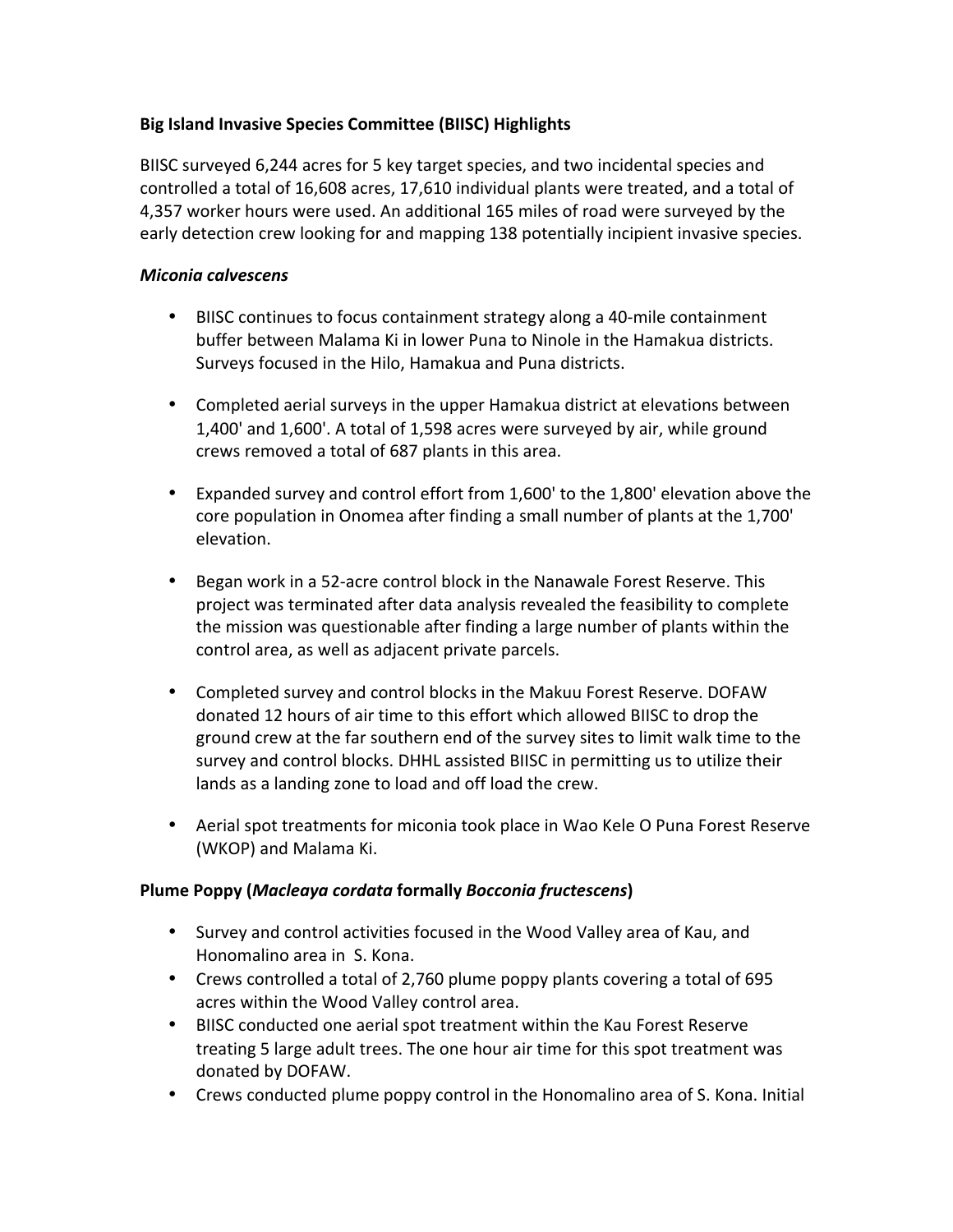efforts focused on total eradication of this population and estimated to take 3 months. However after crews found a substantial amount of plants within the control area, it was determined that eradication was not feasible. The priority has shifted to a containment strategy. Further work is needed to determine the size of this population with assistance from the community. To complicate efforts, conventional control methods using herbicides is hampered by the number of organic farms in the area. UH-College of Tropical Agriculture and Human Resources (CTAHR) is assisting in alternative control methods for the organic farmers.

#### **Fountain Grass (Pennisetum setaceum)**

- BIISC continues to expand its fountain grass control activities in the Kau/S. Kona districts. This project is a joint effort by staff from the DOFAW and the Research Corporation of UH (RCUH) personnel of the Resource Management Division of Hawaii Volcanoes National Park (RM/HA VO).
- BIISC crews have controlled a total of .01 acres treating a total of 115 plants. The total observed acres for roadside surveys are 695 acres total. The number of plants treated, is significantly less than last report since the majority of plants previously treated has been reduced substantially.
- BIISC controlled fountain grass along roadsides along the Hamakua coast. Crews treated a total of 1,278 plants along the Hamakua highway. The intent of this effort was to expand the highway buffer from the core in West Hawaii to East Hawaii.



**Pampas Grass (Cortaderia jubata)**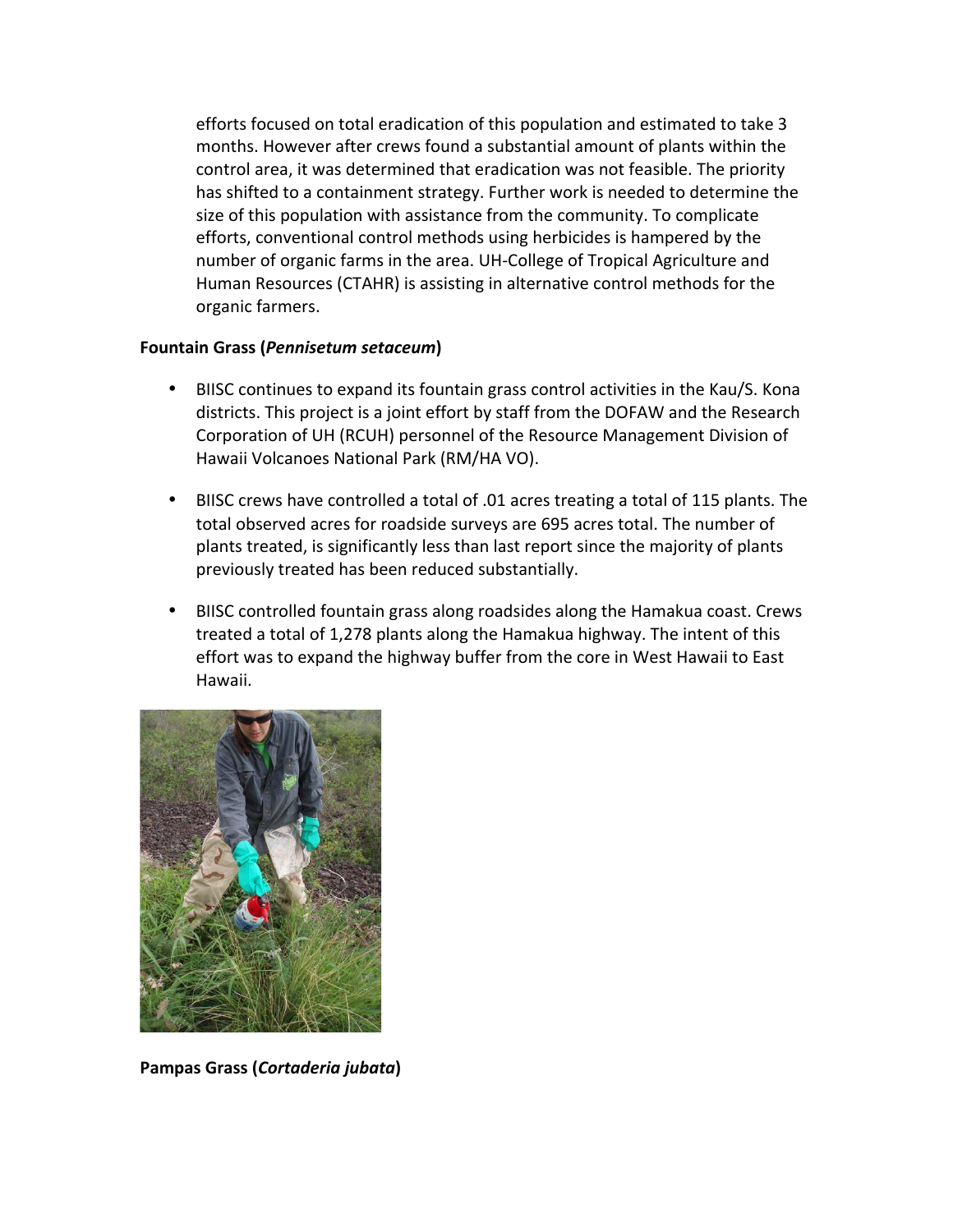- BIISC completed removing all pampas grass at the Waimea Country Club and adjoining private parcels, the largest known population on the Big Island.
- BIISC completed roadside surveys in the Volcano area after receiving reports of pampas grass being grown in private yards. Two known locations were found to be free of pampas grass and BIISC believes the plants were removed by the property owners. The crew was not able to verify this as the owners were not home at the time of the surveys. BIISC will continue to monitor these locations in the future.

# **Wax Myrtle (***Morella cerifera***)**

BIISC began an aggressive control effort of wax myrtle, a close relative to the faya tree which has invaded forests in Hawaii's Volcano National Park and surrounding areas. Crews have removed a total of 867 plants, all of which were considered mature, expensing a total of 184 work hours. This population is quite large and will require extensive effort to control the population, however, at the moment this is the only known population in Hilo. BIISC strategy for this site is full eradication.

## **Other plant species**

## **Pyracantha (***Pyracantha angustifolia***)**

BIISC followed up on a report of pyracantha in the Panaewa community in Hilo, BIISC crews went to survey the site. However, crews were unable to locate the plant. BIISC crews did not find any other plants during the roadside survey.

**Mexican Sunflower (***Tithonia diversifolia***)** Surveyed and controlled a total of 57 acres at two locations in E. Hawaii.

## **Early Detection**

BIISC completed roadside surveys of the Kau and S. Kona districts.

Met with partners to asses and update the early detection species list. The species list has increased to a total of 138 species up from 52 species a year ago.

The early detection team continues to work with the WRA team to assess a small number of unranked species on the current species list.

## Coqui

BIISC assist the State Coqui Coordinator by providing office space, equipment (including computers) and administrative assistance to its project and personnel. In addition BIISC assists with all hotline calls and provides citric acid to community members through its citric acid matching program (CAMP). BIISC efforts also include: